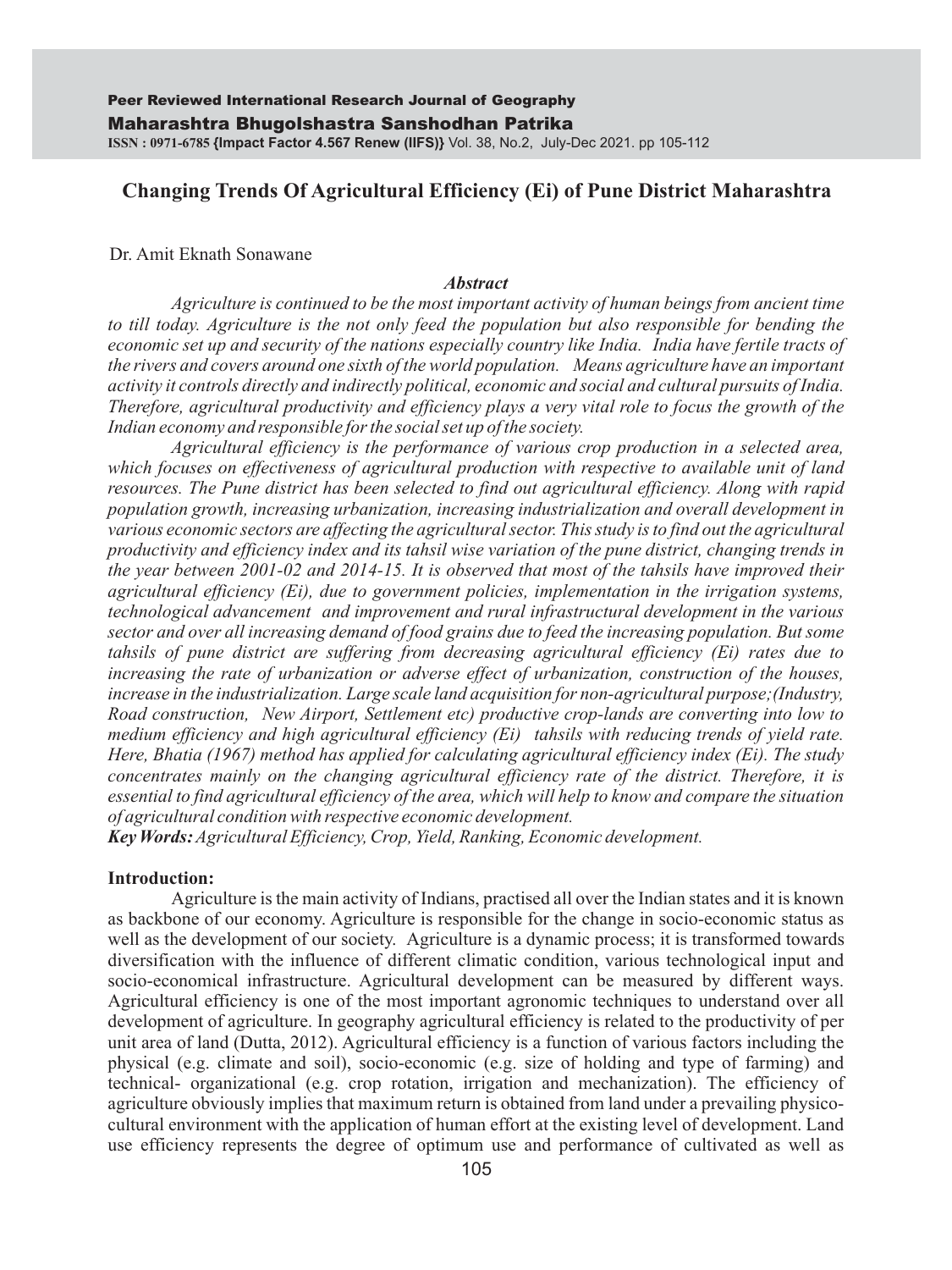### cultivable land.

This paper is trying to measure the variation of agricultural efficiency in tahsil level and agricultural efficiency has been calculated in between 2001-02 and 2014-15 cropping year. The study area covers diversified cropping pattern and variety of crop like jowar, Bajara, wheat, potato, sugarcane, onion etc. In the field of geography, the concept of land use efficiency measurement is not a new. Many scholars have discussed and used this concept on large scale in the last two decades. It is a dynamic but complex phenomenon. Astudy of the spatial variations in agricultural efficiency appears useful for differentiating areas that may be performing rather poorly in comparison with other area in the field of agriculture.

Several researchers have done work on the agricultural efficiency (Ei) in the international, national & regional level. Like, Kendall (1939) has calculated agricultural efficiency on the basis of output per unit of different crops and adopted ranking co-efficient. Stamp (1960) has explained international comparison of the agricultural efficiency of twenty countries on the basis of Kendall method. Shafi (1960) attempted to use previous method to measure agricultural efficiency in Uttar Pradesh. Bhatia (1967), highlights on measurement of agricultural efficiency of 47 district in Uttar Pradesh & identify the spatial variation, changes and trends of agricultural efficiency (Ei) in UP. Christensen (1975) has described concepts and measurement of agricultural productivity. B.E. Bravo, et al (1993), emphasized on to quantify the level of efficiency for a sample of peasant farmers in Eastern Paraguay. Others scholars likes Hemchandra (1993), Darku (2015), have highlighted on agricultural zoning, country wise comparative analysis in agricultural efficiency (Ei) and total factors of productivity. Chatterjee and Maitrya (1964), measured agricultural productivity on rice and wheat in W.B. Micro level studies were done by Siddiqui (1999), Chaskar (1987), Aktar (2015), Dutta (2012) who's emphasized on agricultural efficiency in different spatial scale. Many scholars from geography, economic and allied disciplines have developed techniques for measurement of agricultural efficiency (Ei) among them Ganguli (1938), Kendall (1939), Shafi (1960), Khusro (1964), Horing (1964) Sharma (1965), The need for such differentiation is of particular interest in developing countries where available land for expansion of cultivation is scarce and the only way to meet the increasing pressure of population seems to be the improvement of agricultural efficiency Bhatia (1967). and Jasbir singh (1979) have done remarkable contribution.

**Objectives:** The present studies have been conducted to achieve following objectives

- 1. To examine tahsil wise variation in agricultural efficiency of pune district.
- 2. Comparative analysis in agricultural efficiency in between 2001-02 and 2014-2015 of pune district.

**Data base and Methodology:** The present work is based on secondary data. The data has been collected from following sources and supporting field visit have been done for verification. Pune District Statistical Hand Book- 2001-02 and & 2014-2015. Census of India pune district 2011. Data has been collected from office of the Deputy Director of Agriculture (Administration), Pune district.

# **Study Area:**

Pune district is an agriculturally pre-dominant district which is located in western Maharashtra. Agriculture sector provides the major source of income to the population of Pune district and major crops in this district are paddy, jowar, bajra, gram, sugarcane, groundnut and fodder.Pune district lies between 17.5° to 19.2° N latitudes and 73.2° to 75.1° E longitudes with a total geographical area of 17410.91 square kilometres. It is bounded by Ahmednagar district on the north, Solapur district on the east, Satara district on the south and Raighar and Thane districts on the west. In 2011 census, Pune district had population of 9429408 of which male and female ware 4924105 and 4505303 respectively.The district consists of 14 revenue tahsils: Junnar, Ambegaon, Khed, Mawal, Mulshi,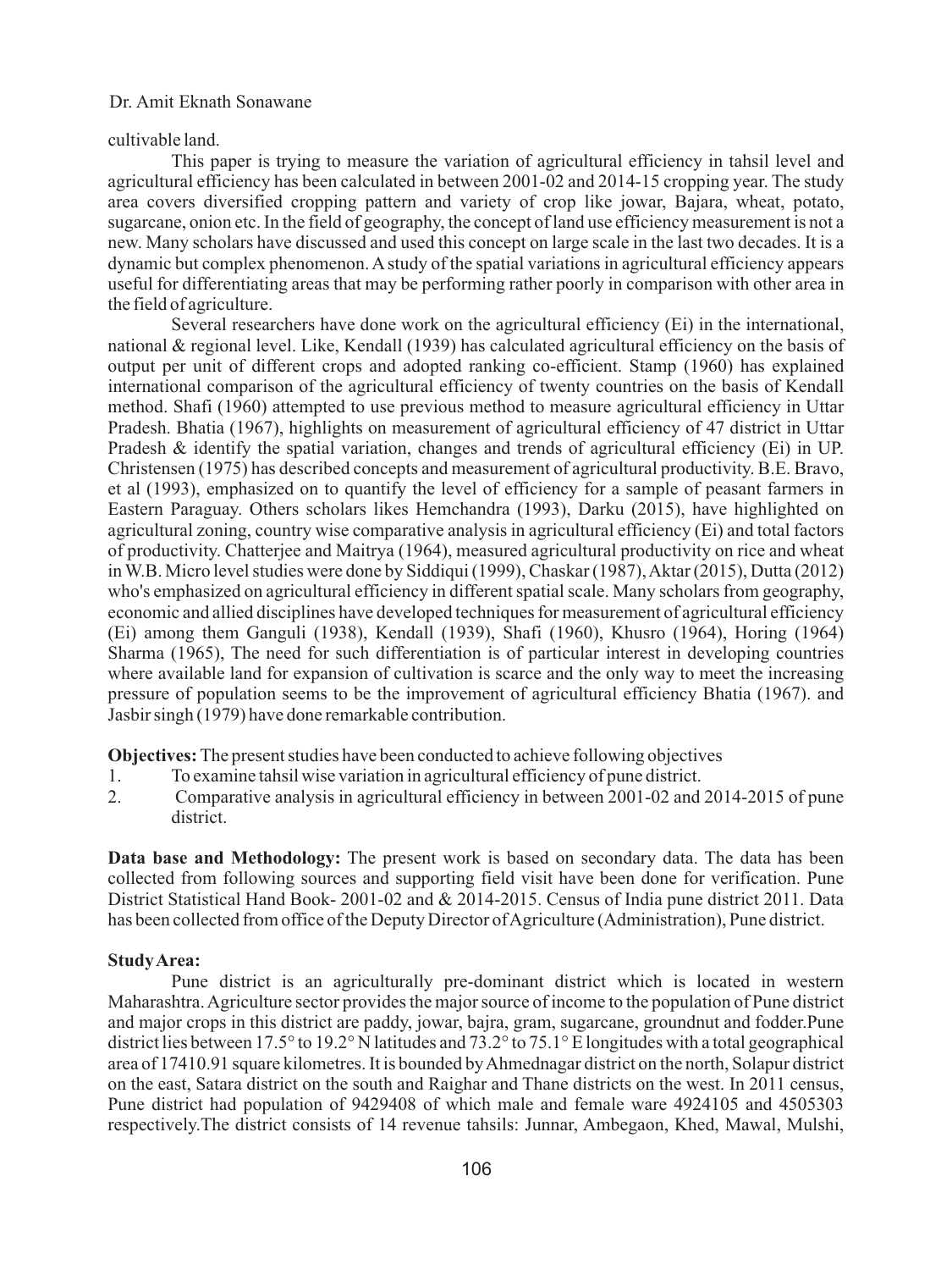Velhe, Bhor, Haveli, Pune City, DaundShirur, Purandar, Baramati and Indapur. In Pune district total cropped area is 884299hectares, out of which an area of 55458hectares is under irrigation (2016)

### **Methodology**

Methods of calculation of agricultural efficiency (Ei): Agricultural efficiency (Ei) can be measured by four ways (Bhatia, 1967) a. Output per unit area. b. Output and input ratio. c. Output per unit of labour applied. d. Output in terms of grain equivalents per head of population. In this study Bhatia's method has adopted to measure agricultural efficiency (Ei) following these steps:-

- I. Iya =  $YcYr*100$ Where, IYa is the yield index of crop a, Yc is the acre- yield of crop a in the component unit. Yr is the average acre- yield of crop a in the entire area.
- ii.  $Ei = \frac{IYa.Ca+IYb.Cb+IYc.Cc+...+YnCn}{Ca+Cb+Ca+...+Ca}$ *Ca+Cb+Cc+...+Cn where,*

Ei is the agricultural efficiency index. IYa, IYb, IYc, IYn are yield indexes of various crops. Ca, Cb, Cc, Cn represent the proportion of crop land to different crop.

(Table no.1  $\&$  2) On the basis of agricultural efficiency Pune District tahsils can be classified into five zones as below: a. Very low agricultural efficiency (Ei) zone ( Below 60): - In this category efficiency value is less than 60, no tahsil is observed in 2001-02, but in 2014-2015 three tahsils are included. These tahsils are velhe, Bhor and Pune city b. Low agricultural efficiency zone ( 60 to 100) The study reveals that Maval, mulshi, Pune city in 2001-02 and in 2014-2015 only Mulshi tashil have been observed.c. Medium efficiency zone (100 to 150):- In this Ambegaon. Khed, Haveli, Velhe, Bhor tahils are observed in 2001-02 and 2014-2015 the tahsils like are seen Ambegaon, Maval, Haveli, Purandar in the 2014-15. High level agricultural efficiency (Ei) zone (150 to 200):- The high efficiency are observed in only two tahsils in Junnar and purandhar in 2001-02. In 2014-15 Junnar, Khed, Daund, Baramati, Indapur e. Very high agricultural efficiency zone (200 and above):- It is observed shirur, daund, Indapur, Baramati in 2001-02 and in 2014-15 only one tahsil is observed shirur in very high agricultural efficiency zone.

# **Very Low Agricultural Efficiency(less than 60)**

Out of 14 tahsils, there is no tahsil observed in 2001-02 in 2014-15 the tahsils i.e. Velhe, Bhor, Pune city had very low efficiency These thasils are located in the westerm side of the study area. This area is recognized for hilly and mountain tract and poor irrigation system, less fertile soil and more cultivable waste area. The pune city is included in the 2014-2015 in the category of very low agricultural efficiency, this areais highly urbanized area.

# **Low Agricultural Efficiency(60 to 100)**

Low agricultural efficiency observed in the tahsil like Maval, Mulshi and Pune city in 2001- 02. The maval and mulshi tahsil shows low level of agricultural efficiency due to hilly area of the sahyadri, low fertile tract and lack of water storage though received high amount of rainfall and lack of irrigation system. The pune city is highly urbanized area and there is no sign of agriculture in the city area. In the year 2014-15 only one tahsil is observed in the low level of agricultural efficiency category.

# **Medium Agricultural Efficiency ( 100 to 150)**

The number of tahsils having medium agricultural efficiency is high comparatively than the other category of land use efficiency In the year 2001-02, five tahsils namely Ambegaon, Khed,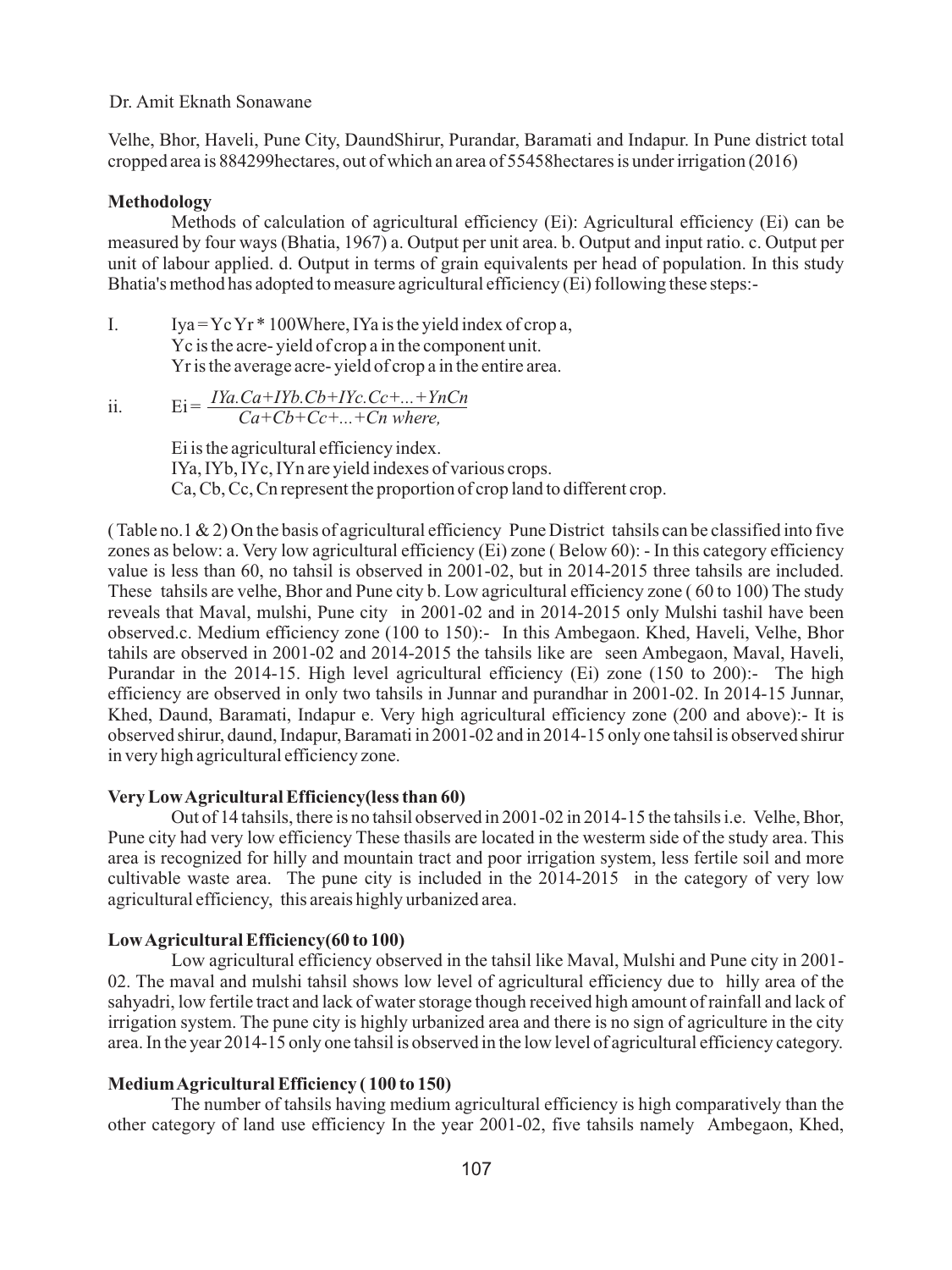Haveli, Velhe, Bhor tahsils are shows medium agricultural efficiency. The number of tahsils with medium efficiency decreased from five tahsils to four tahsils in 2014-2015. Only Ambegaon tahsil retained its position in this group again. Other tahsils are Maval, Haveli and Purandhar.

# **High Agricultural Efficiency (150 to 200)**

The study reveals that pattern of high agricultural efficiency has changed from eastern part to the western part of the district. In 2001-02, there was two tahsils namely Junnar and Purandhar are found in high efficiency category. Junnar tahsil remain same in the high efficiency category. The tahsils like Khed, Daund, Baramati, Indapur are included in the year 2014-2015. All these tahsils Daund, Baramati, Indapur, with high efficiency are located to eastern parts of the district. The high agricultural efficiency of these tahsils due to the growth the dams in the sahyadri ranges in the upper part of the Bhima river and its tributaries providing of irrigation facilities and technological development in the agricultural sector.

# **Very high Agricultural Efficiency (200 and above)**

The study shows that four tahsils are in the category of high agricultural efficiency shirur, Daund, Indapur and Baramati in 2001-02. In the year 2014-15 only one tahsil is observed in this category shirur. Means from 2001-02 to 2014-15 shirur maintain its high agricultural effieciency. This is due to the upper dams are providing the water through the canals. The very high agricultural efficiency was found only in the shirur because of improvement in cultivation methods, cash crops and improvement in irrigation facilities and adaption of the new technology in the agriculture.

**Discussion:** From this analysis it can be said that overall agricultural efficiency in some of the tahsils of pune district have increased while in some of the tahsils it is decreased. Although, in very high agricultural efficiency (Ei) category number of tahsils have decreased in 2014-15 in respect of 2004- 05 but the tahsils showing High agricultural efficiency (Ei) has increased remarkably, i.e., from 2 tahsils to 5 tahsils and agricultural efficiency (Ei) of very low category has improved i. e, from 0 tahsils to 3 tahsils in 2014-15.Tahsils with improved agricultural efficiency (Ei) are as follows: 14 Tahsils have been improved their agricultural efficiency (Ei) value namely, Junnar, Shirur.

# **Selected references:**

- a. Akhtar, N. 2015. Agricultural Productivity and Productivity Region in West Bengal. The NEHU Journal, xiii (2), 45-61.
- b. Bhatia, S.S. 1967. A New Approach to Measure Agricultural efficiency in Uttar Pradesh. Economic Geography, 43, 224- 260.
- c. Bravo, B.E. et.al. 1993. Efficiency in Agricultural Production: The Case of Peasant Farmers in East Paraguay', Agricultural Economics, 10, 27-37.
- d. Chanchal Kumar Dey, Tapas Mistri (2018) Changing trends of agricultural efficiency (Ei) in Purba Bardhaman district, West Bengal, India JETIR June 2018 Volume 5, Issue 6
- e. Chaskar, K.S, Shan Lai, Calla, O. and Mohave, S.H.1987. Agricultural Efficiency of Vidarbha Region (Maharashtra). The National Geographical Journal of India, 33, 154-159.
- f. Chatterjee, A. and Maitry, P. 1964. Some Aspects of Regional Variation in Agricultural Productivity and Development in West Bengal. Indian Journal of Agricultural Economics, 19(1), 207-212.
- g. Christensen, L.R. 1975. American Journal of Agricultural Economics, 57(5), 910-915.
- h. Darku, A.B, et al (2015). Sources and Measurement of Agricultural Productivity and Efficiency in Canadian Provinces: Crops and Livestock. Canadian Journal of Agricultural Economics, 28th Feb, 2015.
- i. Husain, M. 2015. Systematic Agricultural Geography, Rawat Publications, Jaipur, India.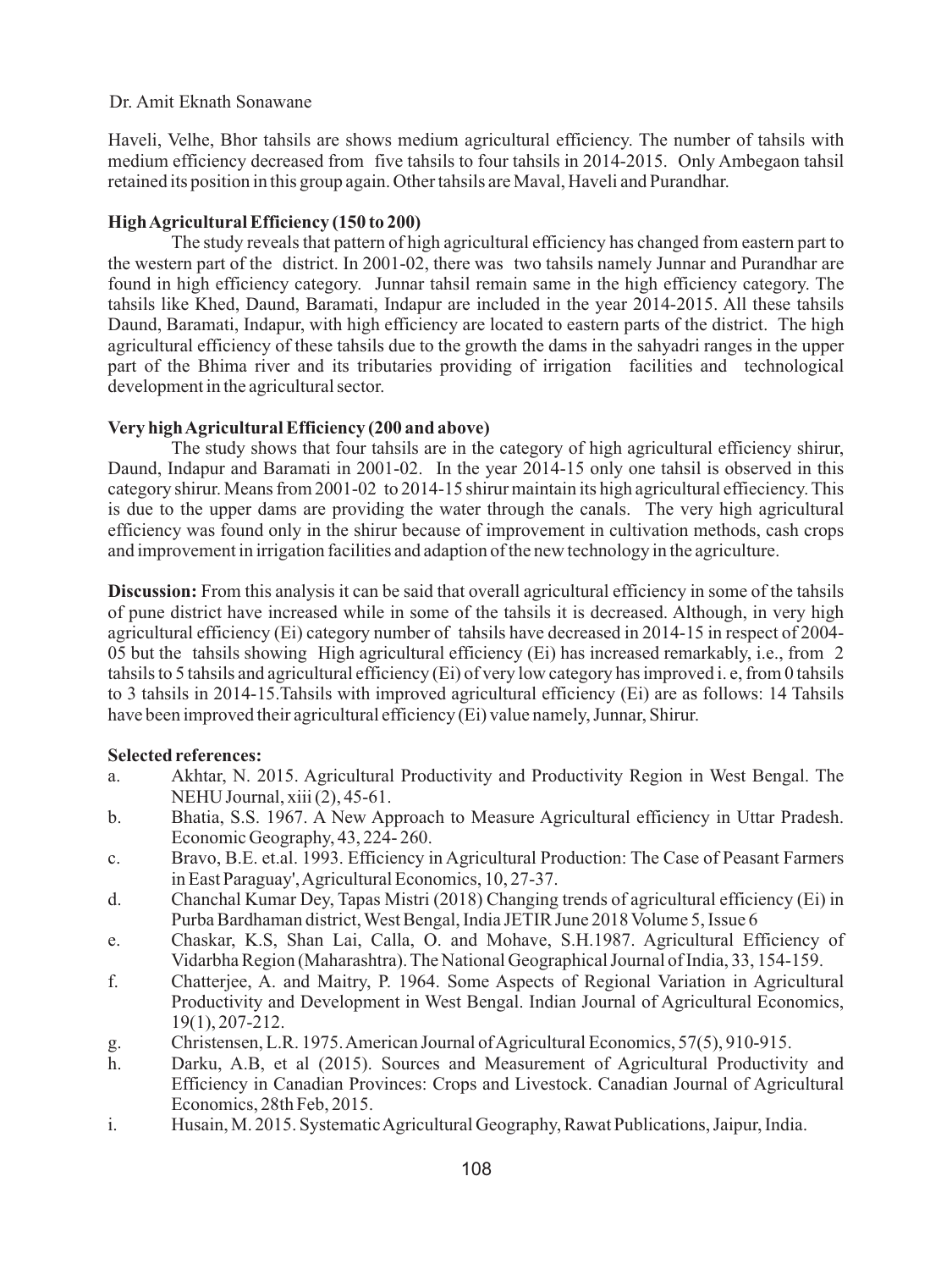- j. Kendall, M.G. 1939. The Geographical Distribution of Crop Productivity in England. Journal of the Royal Statistical Society, CII, (New Series), 21-48.
- k. Peterson,J. C. K .1997. Bengal District Gazetteers, Published by Government of West Bengal, Calcutta. Shafi, M. 1960. Measurement of Agricultural Efficiency in Uttar Pradesh. Economic Geography, 36, 296-305.
- l. Rehman Hifzur (2003): "Energy Use in Agricultural Productivity", Concept Publishing Company, New Delhi, Pp. 38-41.
- m. Sapre ,S.G., Deshpande, V.D., (1964): Interdistrict variation in agricultural efficiency in Maharashtra State, Indian Journal of Agricultural Economies, Vol. 19(1), pp. 242-252.
- n. Sharma R. P. (1978): "Spatial Characteristics of Land Use and its Efficiency ", A Case Study of Chhattisgarh Region, National Geographer, XIII- (I).
- o. Singh S. and Chauhan V. S. (1977): "Measurement of Agricultural Productivity A Case Study of Uttar Pradesh, India", Geographical Review of India, Vol. 39, No. 3, Pp. 222-231.
- p. Stamp, L.D.1952. The Measurement of Agricultural Efficiency with Special Reference to India. Silver Jubilee Volume, Indian Geographical Society, 177-78.
- q. Siddiqui, S.H. 1999. Pattern of Agricultural Productivity in Bihar. The Geographer, 46 (1), 107-117.





**Figure 1. Agricultural efficiency of Pune district, 2001-02 and 2014-2015.**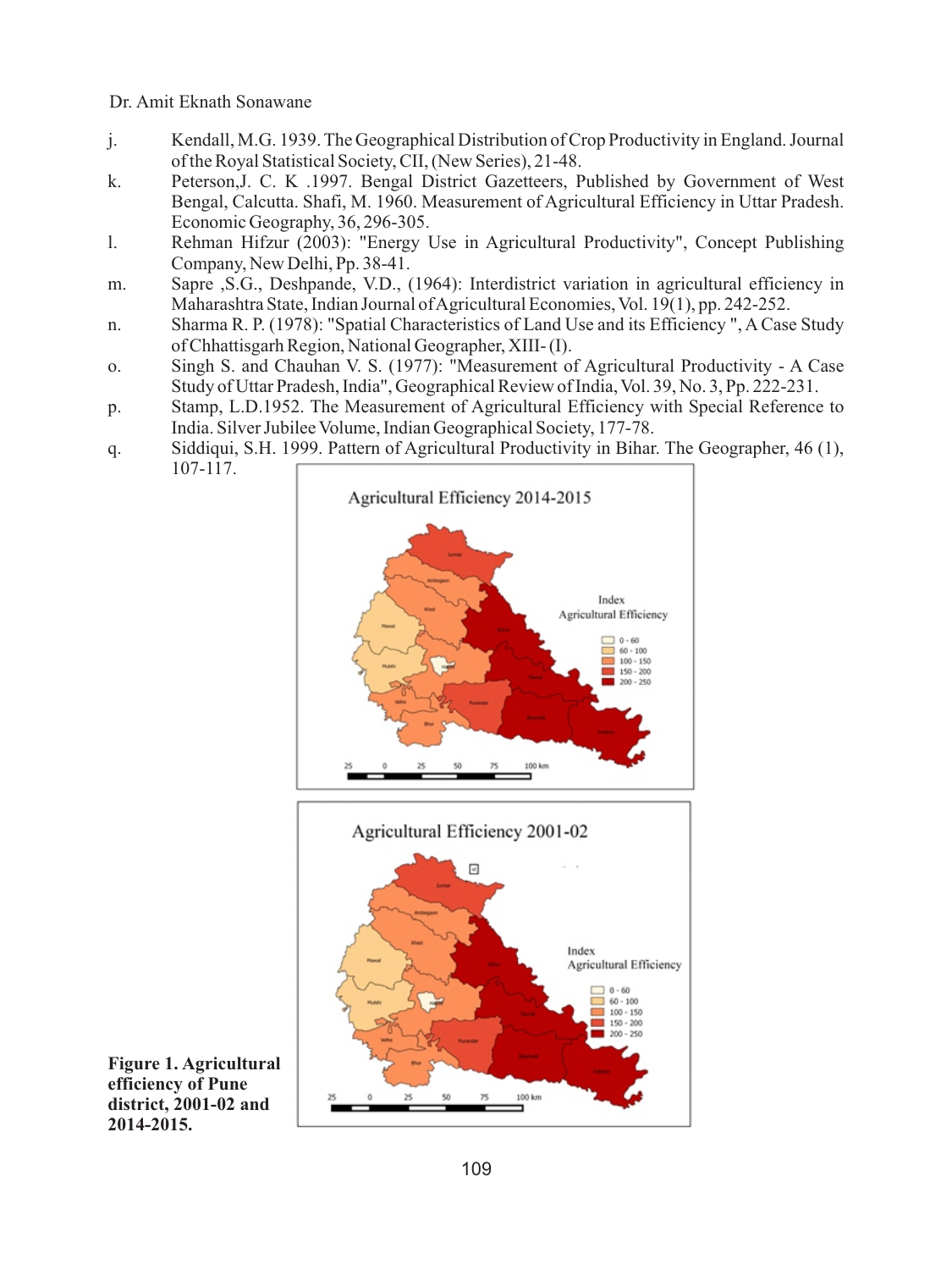| Sr                      | Nam                           |                                                                       | Rice                                                   |                                 | Wheat                                                             |                      | Jowar                                  |                                                                    | Bajari                       |                                    | Maize                                                                  |                                   | Onion                             |                                                             |                                                | Potato                                      |                                                             | Sugarcane                                   |                                     |                                             | Tot                                            |                                 |                                                        |                                           |                                |                  |                                               |
|-------------------------|-------------------------------|-----------------------------------------------------------------------|--------------------------------------------------------|---------------------------------|-------------------------------------------------------------------|----------------------|----------------------------------------|--------------------------------------------------------------------|------------------------------|------------------------------------|------------------------------------------------------------------------|-----------------------------------|-----------------------------------|-------------------------------------------------------------|------------------------------------------------|---------------------------------------------|-------------------------------------------------------------|---------------------------------------------|-------------------------------------|---------------------------------------------|------------------------------------------------|---------------------------------|--------------------------------------------------------|-------------------------------------------|--------------------------------|------------------|-----------------------------------------------|
| N<br>o.                 | e of<br>Tahsi<br>$\mathbf{1}$ | $\mathbf{A}$<br>re<br>a                                               | Yi<br>eld                                              | Iу<br>$\rm{a}$                  | А<br>$\rm re$<br>a                                                | Yi<br>eld            | Iy<br>b                                | А<br>$\rm re$<br>a                                                 | Yie<br>ld                    | Iу<br>$\rm c$                      | А<br>re<br>a                                                           | Yi<br>eld                         | Iy<br>d                           | A<br>$\Gamma$<br>$\rm e$                                    | Yi<br>eld                                      | Iу<br>$_{\rm e}$                            | A<br>$\Gamma$<br>$\rm e$<br>ă                               | Yi<br>eld                                   | Iy<br>f                             | А<br>$\Gamma$<br>$_{\rm e}$<br>$\mathbf{a}$ | Yi<br>eld                                      | Iу<br>$\mathbf g$               | $\mathbf{A}$<br>re<br>$\rm{a}$                         | Yi<br>el<br>${\rm d}$                     | Iy<br>h                        | al<br>Are<br>a   | Ei                                            |
| $\mathbf{1}$            | Junna<br>$\Gamma$             | $\overline{4}$<br>7<br>5<br>$\boldsymbol{0}$                          | 51<br>20<br>$\cdot$ 5                                  | 18<br>0.<br>95                  | $\overline{4}$<br>$\,0\,$<br>$\boldsymbol{0}$<br>$\boldsymbol{0}$ | $72\,$<br>36         | 10<br>$\mathbf{0}$ .<br>57             | $\overline{2}$<br>3<br>$\,$ 8 $\,$<br>8<br>×,                      | 121<br>09.<br>695            | 85<br>$\cdot$ 3<br>5               | 3<br>$\,0\,$<br>6<br>5<br>$\Omega$                                     | 19<br>34<br>0.1<br>5              | 26<br>7.<br>58                    | 4<br>$\,4\,$<br>5                                           | 83<br>7.<br>93<br>5                            | 38<br>$_{\cdot3}$<br>6                      | $\,2$<br>$\overline{4}$<br>$\overline{4}$<br>$\overline{0}$ | 45<br>28.<br>64                             | 15<br>1.<br>99                      | 6<br>7<br>3                                 | 11<br>64<br>$\overline{2}$ .<br>$\,2\,$        | 14<br>7.<br>33                  | 7<br>6<br>$\,0\,$<br>$\boldsymbol{0}$                  | 66<br>8.<br>8                             | 17<br>8.<br>70                 | 744<br>43        | 17<br>9.<br>29                                |
| $\overline{2}$          | Amb<br>egao<br>$\mathbf n$    | 5<br>1<br>3<br>$\boldsymbol{0}$                                       | 55<br>30<br>.1<br>$\overline{4}$                       | 19<br>5.<br>42                  | $\,2$<br>$\,2$<br>3<br>$\,0\,$                                    | 40<br>36.<br>3       | 56<br>$\cdot$<br>$\bf{0}$              | $\overline{2}$<br>$\sqrt{2}$<br>$\boldsymbol{0}$<br>8<br>$\Omega$  | 112<br>16.<br>64             | 79<br>$\Omega$ .<br>6              | 1<br>$\overline{4}$<br>5<br>$\overline{4}$<br>$\overline{\phantom{a}}$ | 91<br>77.<br>89<br>5              | 12<br>6.<br>98                    | 8<br>5<br>$\boldsymbol{0}$                                  | 16<br>${}^{00}$<br>.5<br>5                     | 73<br>$\cdot$<br>$\overline{\tau}$          | 1<br>3<br>$\overline{2}$<br>$\,0\,$                         | 24<br>49.<br>92                             | 82<br>$\cdot$<br>$\overline{2}$     | 3<br>$\overline{4}$<br>$\overline{c}$       | 59<br>16<br>$\cdot$ <sub>2</sub><br>6          | 74<br>.8<br>7                   | $\mathbf{1}$<br>7<br>5<br>$\,0\,$                      | 15<br>$\overline{4}$                      | 41<br>$\cdot$<br>5             | 482<br>47        | 10<br>3.<br>40                                |
| $\overline{\mathbf{3}}$ | Shiru<br>r                    | $\boldsymbol{0}$                                                      | $\,0\,$                                                | 0.<br>$0 \\ 0$                  | 6<br>$\overline{\mathbf{c}}$<br>3<br>$\mathbf{0}$                 | 11<br>28<br>2.5<br>3 | 15<br>6.<br>81                         | 1<br>8<br>$\sqrt{2}$<br>9<br>$\mathbf{0}$                          | 930<br>9.6<br>$\mathbf{1}$   | 65<br>.6<br>$\mathbf{I}$           | 3<br>5<br>5<br>$\mathbf{0}$<br>$\theta$                                | 22<br>40<br>0.5                   | 30<br>9.<br>92                    | $\overline{c}$<br>$\boldsymbol{0}$<br>$\tau$<br>$\bf{0}$    | 38<br>97<br>$\sqrt{8}$<br>$\mathbf{1}$         | 17<br>8.<br>43                              | $\boldsymbol{0}$                                            | $\boldsymbol{0}$                            | $\mathbf{0}$ .<br>$00\,$            | $\overline{4}$<br>9<br>1                    | 84<br>93<br>$_{\rm .8}$<br>$\mathbf{1}$        | 10<br>7.<br>49                  | 3<br>$\boldsymbol{0}$<br>$\sqrt{4}$<br>5               | 26<br>7.<br>96                            | 71<br>.6<br>$\theta$           | 656<br>26        | 21<br>$\mathbf{0}$ .<br>58                    |
| $\overline{4}$          | Khed                          | 6<br>$\overline{4}$<br>$\,2$<br>$\boldsymbol{0}$                      | 69<br>20<br>$.7\,$<br>6                                | 24<br>4.<br>56                  | $\overline{4}$<br>$\overline{4}$<br>$\,2$<br>$\,0\,$              | 80<br>09.<br>04      | 11<br>1.<br>32                         | $\,2$<br>$\tau$<br>9<br>9<br>$\mathbf{0}$                          | 142<br>74.<br>9              | $10\,$<br>0.<br>61                 | 1<br>6<br>$\overline{4}$<br>5<br>$\,0\,$                               | 10<br>37<br>9.9<br>5              | 14<br>3.<br>61                    | $\,$ I<br>6<br>8<br>$\boldsymbol{0}$                        | 31<br>63<br>$\mathcal{A}$<br>$\overline{4}$    | 14<br>4.<br>81                              | $\mathbf{1}$<br>6<br>$\sqrt{2}$<br>$\boldsymbol{7}$         | 30<br>19.<br>71<br>$\,2\,$                  | 10<br>1.<br>35                      | $\,2$<br>3<br>$\tau$<br>$\,$ 6 $\,$         | 41<br>10<br>$\overline{2}$ .<br>$\overline{4}$ | 52<br>$\mathbf{0}$ .<br>16      | 6<br>$\bf{0}$                                          | 5.<br>28                                  | 1.<br>41                       | 610<br>23        | 14<br>5.<br>60                                |
| 5                       | Mava<br>1                     | 1<br>6<br>$\overline{7}$<br>9<br>$\bf{0}$                             | 18<br>09<br>.9<br>6                                    | 63<br>.9<br>6                   | 3<br>6<br>6<br>$\mathbf{0}$                                       | 66<br>35.<br>58      | 92<br>$.2\,$<br>3                      | $\overline{2}$<br>1<br>6<br>5<br>$\theta$                          | 110<br>63.<br>15             | 77<br>$\cdot$ 9<br>$\tau$          | 3<br>$\bf{0}$<br>$\,0\,$<br>$\mathbf{0}$                               | 18<br>93                          | 26<br>$\cdot$<br>$\boldsymbol{9}$ | $\overline{\mathbf{c}}$<br>5                                | 47<br>$\boldsymbol{0}$<br>75                   | 2.<br>15                                    | 2<br>5<br>$\,1$                                             | 46<br>5.8<br>56                             | 15<br>.6<br>$\overline{4}$          | $\overline{c}$<br>$\overline{4}$            | 41<br>5.<br>17<br>6                            | 5.<br>25                        | 6<br>7<br>$\boldsymbol{0}$                             | 58<br>$\cdot$ 9<br>6                      | 15<br>$.7\,$<br>5              | 460<br>70        | 69<br>$_{\cdot 3}$<br>$\boldsymbol{0}$        |
| 6                       | Muls<br>hi                    | $\mathbf{I}$<br>3<br>$\overline{4}$<br>$\overline{7}$<br>$\mathbf{0}$ | 14<br>52<br>$\boldsymbol{0}$<br>6                      | 51<br>$\cdot$ 3<br>$\mathbf{1}$ | 1<br>9<br>$\,$ 8 $\,$<br>$\,0\,$                                  | 35<br>91.<br>72      | 49<br>.9<br>$\overline{c}$             | $\mathbf{1}$<br>$7\phantom{.0}$<br>8<br>$\overline{2}$<br>$\theta$ | 912<br>3.8<br>$\overline{4}$ | 64<br>$\cdot$ 3<br>$\mathbf{1}$    | $\overline{4}$<br>$\mathbf{1}$<br>$\,0\,$                              | 25<br>8.7<br>$\mathbf{1}$         | 3.<br>58                          | 5<br>$\bf{0}$                                               | 94<br>$\cdot$<br>5                             | 4.<br>31                                    | $\mathbf{1}$<br>5                                           | 27.<br>84                                   | $\mathbf{0}$ .<br>93                | $\mathbf{1}$<br>$\overline{2}$<br>9<br>5    | 22<br>40<br>2.<br>$\overline{\mathbf{2}}$      | 28<br>3.<br>50                  | 5<br>3<br>5                                            | 47<br>$\cdot$<br>8                        | 12<br>$\cdot$ 5<br>$\,$ 8 $\,$ | 355<br>75        | 64<br>.9<br>8                                 |
| $\overline{7}$          | Have<br>li                    | $\overline{c}$<br>6<br>$\boldsymbol{0}$<br>$\boldsymbol{0}$           | 28<br>02<br>$.8\,$                                     | 99<br>$\boldsymbol{0}$<br>4     | 3<br>1<br>5<br>$\boldsymbol{0}$                                   | 57<br>17.<br>25      | 79<br>$\mathcal{A}_{\mathcal{A}}$<br>6 | 1<br>5<br>$\,0\,$<br>$\overline{7}$<br>$\mathbf{0}$                | 773<br>0.9<br>1              | 54<br>$\cal A$<br>$\boldsymbol{9}$ | $\overline{2}$<br>$\,0\,$<br>6<br>$\overline{2}$<br>$\mathbf{0}$       | 13<br>01<br>1.2<br>$\overline{2}$ | 18<br>$\boldsymbol{0}$ .<br>01    | 1<br>$\mathbf{1}$<br>$\,0\,$<br>$\boldsymbol{0}$            | 20<br>$71\,$<br>$\cdot$ 3                      | 94<br>$_{\rm 8}$<br>$\,2$                   | $\,2$<br>$\overline{4}$<br>$\boldsymbol{0}$<br>5            | 44<br>63.<br>68                             | 14<br>9.<br>81                      | 1<br>$\boldsymbol{9}$                       | 32<br>8.<br>68<br>-1                           | 4.<br>16                        | 9<br>$\overline{4}$<br>$\,0\,$<br>$\boldsymbol{0}$     | 82<br>7.<br>$\,2$                         | 22<br>1.<br>03                 | 543<br>64        | 13<br>9.<br>49                                |
| 8                       | Pune<br>city                  | $\mathbf{0}$                                                          | $\,0\,$                                                | 0.<br>$00\,$                    | $\boldsymbol{0}$                                                  | $\boldsymbol{0}$     | $\theta$ .<br>$_{00}$                  | $\bf{0}$                                                           | $\boldsymbol{0}$             | $\mathbf{0}$ .<br>${}^{00}$        | $\boldsymbol{0}$                                                       | $\,0\,$                           | 0.<br>00                          | $\boldsymbol{0}$                                            | $\,0\,$                                        | $\mathbf{0}$ .<br>00                        | $\bf{0}$                                                    | $\boldsymbol{0}$                            | $\mathbf{0}$ .<br>00                | $\boldsymbol{0}$                            | $\boldsymbol{0}$                               | $\theta$ .<br>$_{00}$           | $\boldsymbol{0}$                                       | $\,0\,$                                   | $\mathbf{0}$ .<br>00           | $\boldsymbol{0}$ | $\mathbf{0}$ .<br>$_{00}$                     |
| 9                       | Daun<br>d                     | 1<br>$\bf{0}$                                                         | 10<br>.7<br>8                                          | 0.<br>38                        | $\overline{7}$<br>5<br>$\mathbf{0}$<br>$\mathbf{0}$               | 13<br>62<br>7.5      | 18<br>9.<br>40                         | 5<br>5<br>$\,1$<br>$\overline{4}$<br>$\theta$                      | 283<br>97.<br>1              | 20<br>0.<br>15                     | $\overline{4}$<br>3<br>$\mathbf{0}$<br>$\bf{0}$                        | 27<br>13.<br>3                    | 37<br>.5<br>$\overline{4}$        | 3<br>$\,$ 6 $\,$<br>$\overline{7}$<br>$\overline{c}$        | 69<br>14<br>$\cdot$ <sub>3</sub><br>8          | 31<br>6.<br>51                              | 6<br>$\overline{4}$<br>$\overline{4}$<br>5                  | 11<br>96<br>1.9<br>$\overline{c}$           | 40<br>1.<br>47                      | $\mathbf 2$<br>$\mathbf{0}$                 | 34<br>5.<br>98                                 | $\overline{4}$<br>38            | -1<br>5<br>$\,0\,$<br>$\bf{0}$<br>$\mathbf{0}$         | 13<br>20                                  | 35<br>2.<br>71                 | 920<br>87        | $23\,$<br>5.<br>19                            |
| 10                      | Puran<br>dhar                 | $\mathbf{1}$<br>$\boldsymbol{0}$<br>5<br>5                            | $11\,$<br>37<br>$\cdot$ <sub>2</sub><br>$\overline{9}$ | 40<br>$\cdot$<br>9              | $\sqrt{2}$<br>5<br>$\,0\,$<br>5                                   | 45<br>54.<br>09      | 63<br>$\cdot$ 3<br>$\boldsymbol{0}$    | 3<br>3<br>-1<br>6<br>$\Omega$                                      | 171<br>10.<br>56             | 12<br>0.<br>60                     | $\overline{2}$<br>6<br>$\mathbf{0}$<br>$\bf{0}$<br>$\mathbf{0}$        | 16<br>40<br>6                     | 22<br>6.<br>98                    | $\overline{c}$<br>$\,$ 8 $\,$<br>5                          | 53<br>6.<br>65<br>5                            | 24<br>$\boldsymbol{.5}$<br>$\boldsymbol{7}$ | $\,2\,$<br>$\mathbf{1}$<br>$\tau$<br>8                      | 40<br>42.<br>36<br>$\,$ 8 $\,$              | 13<br>5.<br>67                      | 2<br>$\mathbf 2$                            | 38<br>$\mathbf{0}$ .<br>57<br>$\,$ 8 $\,$      | $\overline{4}$<br>82            | 8<br>-1<br>$\,0\,$                                     | 71<br>$\cdot$ <sub>2</sub><br>$\,$ 8 $\,$ | 19<br>$.0\,$<br>5              | 660<br>15        | $15\,$<br>7.<br>84                            |
| 11                      | Velh<br>e                     | 5<br>5<br>$\boldsymbol{0}$<br>$\mathbf{0}$                            | 59<br>29                                               | 20<br>9.<br>52                  | 6<br>$\overline{4}$<br>$\,0\,$                                    | 11<br>64.<br>16      | 16<br>$\cdot$<br>8                     | 6<br>1<br>$\boldsymbol{0}$<br>$\theta$                             | 315<br>3.7                   | 22<br>$.2\,$<br>3                  | $\boldsymbol{0}$                                                       | $\,0\,$                           | 0.<br>00                          | 3<br>$\boldsymbol{0}$                                       | 56<br>$\mathcal{A}$<br>9                       | 2.<br>59                                    | $\overline{4}$<br>$\boldsymbol{0}$                          | 74.<br>24                                   | 2.<br>49                            | $\overline{4}$<br>$\,0\,$                   | 69<br>1.<br>96                                 | 8.<br>76                        | 3<br>6<br>$\boldsymbol{0}$                             | 31<br>.6<br>$\,$ 8 $\,$                   | 8.<br>46                       | 127<br>10        | 10<br>2.<br>43                                |
| 12                      | Bhor                          | 8<br>$\overline{c}$<br>6<br>$\boldsymbol{0}$                          | 89<br>04<br>$\cdot$ <sub>2</sub><br>$\,$ 8 $\,$        | 31<br>4.<br>66                  | $\sqrt{2}$<br>9<br>5<br>$\,0\,$                                   | 53<br>69             | 74<br>.6<br>$\overline{2}$             | 1<br>6<br>6<br>$\sqrt{2}$<br>5                                     | 861<br>1.7<br>5              | 60<br>$\cdot 7$<br>$\mathbf{0}$    | 6<br>$\sqrt{2}$<br>$\mathbf{0}$                                        | 39<br>1.2<br>$\overline{2}$       | 5.<br>41                          | $\mathbf{1}$<br>3<br>5                                      | 25<br>4.<br>20<br>5                            | 11<br>.6<br>$\overline{4}$                  | 3<br>$\frac{2}{7}$                                          | 60<br>6.9<br>12                             | 20<br>$_{\cdot3}$<br>$\overline{7}$ | 8<br>$\overline{4}$                         | 14<br>53<br>$\cdot$<br>$\,2$                   | 18<br>$\cdot$ 3<br>9            | $\tau$<br>-1<br>$\mathbf{0}$                           | 62<br>$\cdot$ 4<br>8                      | 16<br>.6<br>9                  | 297<br>11        | 12<br>9.<br>69                                |
| 13                      | Bara<br>mati                  | $\boldsymbol{0}$                                                      | $\,0\,$                                                | 0.<br>$0 \\ 0$                  | 1<br>$\,0\,$<br>9<br>$\,0\,$<br>$\mathbf{0}$                      | 19<br>84<br>8.9      | 27<br>5.<br>87                         | 5<br>7<br>3<br>6<br>$\Omega$                                       | 297<br>69.<br>84             | 20<br>9.<br>82                     | 3<br>-1<br>$7\phantom{.0}$<br>$\,0\,$                                  | 20<br>00.<br>27                   | 27<br>.6<br>$\tau$                | $\overline{c}$<br>$\boldsymbol{0}$<br>9<br>$\boldsymbol{0}$ | 39<br>35<br>$\mathcal{A}$<br>$\overline{\tau}$ | 18<br>0.<br>15                              | 3<br>6<br>$\,0\,$<br>$\bf{0}$                               | 66<br>81.<br>$\sqrt{6}$                     | 22<br>4.<br>25                      | $\overline{4}$<br>2<br>6                    | 73<br>69<br>$\cdot$ 3<br>$\tau$                | 93<br>$\cdot$ <sub>2</sub><br>6 | -1<br>$\boldsymbol{0}$<br>8<br>$\,0\,$<br>$\mathbf{0}$ | 95<br>0.<br>$\overline{4}$                | 25<br>3.<br>95                 | 883<br>46        | 21<br>6.<br>15                                |
| 14                      | Indap<br>ur                   | $\boldsymbol{0}$                                                      | $\,0\,$                                                | $\mathbf{0}$ .<br>$00\,$        | 5<br>3<br>$\boldsymbol{0}$                                        | 96<br>56.<br>6       | 13<br>4.<br>21                         | $\boldsymbol{0}$<br>$7\phantom{.0}$<br>$\theta$<br>$\Omega$        | 367<br>64                    | 25<br>9.<br>12                     | 5<br>$\mathbf{I}$<br>$\bf{0}$                                          | 32<br>18.<br>1                    | 44<br>.5<br>$\overline{c}$        | 3<br>$\,$ 8 $\,$<br>$\mathbf{1}$<br>$\theta$                | 71<br>$74\,$<br>$\overline{a}$<br>3            | 32<br>8.<br>41                              | 1<br>8<br>$\,2$<br>$\overline{7}$                           | 33<br>90.<br>91<br>$\overline{\phantom{a}}$ | 11<br>3.<br>81                      | 5<br>8<br>3                                 | 10<br>$08\,$<br>5.<br>3                        | 12<br>7.<br>63                  | 8<br>8<br>$\boldsymbol{0}$<br>$\Omega$                 | 77<br>4.<br>$\overline{4}$                | 20<br>6.<br>92                 | 961<br>20        | $\begin{array}{c} 23 \\ 5. \end{array}$<br>25 |

# **Table No.1Agriculture Efficiency (Ei) in 2001-02 of Pune District**

Source: Socio Economic Survey of pune district 2001-02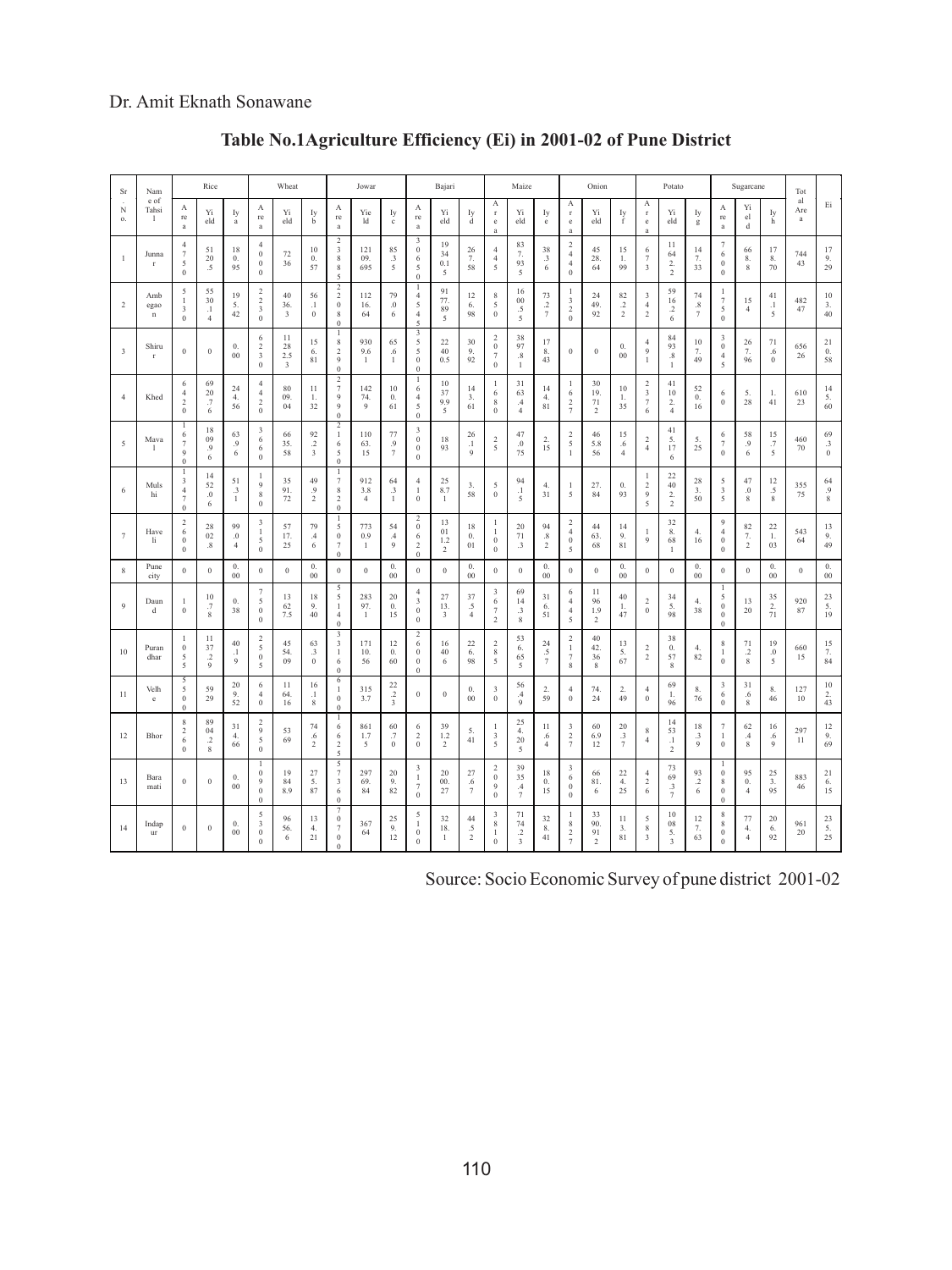| 运         |                | 176.81        | 124.49          | 227.77                | 158.44        | 109.02    | 91.55           | 135.07      | 0.15                  | 176.00      | 131.26     | 50.69       | 56.86         | 195.44      | 175.79         | l      |
|-----------|----------------|---------------|-----------------|-----------------------|---------------|-----------|-----------------|-------------|-----------------------|-------------|------------|-------------|---------------|-------------|----------------|--------|
|           | Total Area     | 1E+05         | 73671           | 2E+05                 | 79057         | 28152     | 49592           | 79798       | ₹                     | 1E+05       | 79817      | 12277       | 32043         | 1E+05       | 1E+05          | ,<br>، |
|           | Ź,             | 189.58        | 64.08           | 88.35                 | 9.14          | 11.98     | 122.27          | 35<br>223.  | 0.00                  | 163.72      | 5.94       | 4.04        | 17.76         | 290.03      | 209.76         |        |
| Sugarcane | Yield          | #####         | 54531           | 75186                 | 7776          | 10197     | #####           | #####       | 0                     | #####       | 5058       | 3438        | 1511          | #####       | #####          |        |
|           | Area           | 7927          | 6059            | 8354                  | 864           | 1133      | 1562            | 21120       | $\circ$               | 5481        | 562        | 382         | 1679          | 27425       | 19835          |        |
|           | lyg            | ####          | ####            | ####                  | ####          | S,        | 0.00            | 12.48       | 0.00                  | 0.00        | 0.00       | 0.00        | 42.94         | 2.90        | 15.57          | ¢      |
| potato    | Yield          | ###           | ####            | ####                  | 拼拼            | 380       | $\circ$         | 2451        | $\circ$               | $\circ$     | 0          | 0           | 8436          | 570         | 3059           |        |
|           | Area           | 2894          | 4524            | 1092                  | 5182          | 20        | $\circ$         | වු          | $\circ$               | $\circ$     | 0          | 0           | $\frac{4}{4}$ | $\approx$   | $\overline{5}$ | Ç      |
|           | Þ              | 148.65        | 124.71          | 150.58                | 83.73         | 8.69      | 2.05            | 198.71      | 0.00                  | S)<br>$\Xi$ | 129.99     | 12.37       | 21.84         | 224.55      | 162.54         |        |
| onion     | Yield          | 9519          | 7985.7          | 9642.5                | œ<br>5361     | 556.7     | $\overline{31}$ | 12724       | $\circ$               | 8426.5      | 8323.9     | 792.3       | 4<br>1398.    | 14379       | 10408          | ļ      |
|           | Area           | 5010          | 4203            | 5075                  | 2822          | 293       | \$              | 6697        | $\circ$               | 4435        | 4381       | 417         | 736           | 7568        | 5478           |        |
|           | lуe            | ####          | ####            | ####                  | ####          | 40.05     | 98.25           | ####        | 0.36                  | ####        | 56.51      | 46.62       | 95.23         | ####        | ####           | l      |
| Maize     | Yield          | 6911          | 4693            | 5262                  | 5744          | 1758      | 4312            | 4982        | 15.9                  | 4439        | 2480       | 2046        | 4180          | 6022        | 8600           |        |
|           | Area           | 2611          | 1773            | 1988                  | 2170          | 664       | 1629            | 1882        | $\circ$               | 1677        | 937        | 773         | 1579          | 2275        | 3249           | ₹      |
|           | z              | 285.32        | 165.46          | 228.02                | 228.95        | 10.29     | 12.42           | 132.35      | 0.01                  | 31.82       | 179.74     | 9.89        | 15.48         | 66.84       | 33.40          |        |
| Bajara    | Yield          | 13647         | 7914            | 10906                 | 10951         | 492.4     | 594             | 6330        | 0.479                 | 1522        | 8597       | 473.3       | 740.5         | 3197        | 1597           |        |
|           | Area           | $\frac{1}{1}$ | ####            | $\frac{1}{2}$         | $\frac{1}{1}$ | 1028      | 1240            | ####        |                       | 3177        | ####       | 988         | 546           | 6674        | 3335           |        |
|           | lуc            | ####          | ####            | ####                  | ####          | ####      | ####            | ####        | 0.04                  | ####        | ####       | ####        | ####          | ####        | ####           |        |
| Jowar     | Yield          | 22785.95      | 16197.5         | 53936.85              | 17580.75      | 5560.5    | 12735.25        | 14267       | 8.25                  | 41078.95    | S<br>20901 | S.<br>2131. | 9246.6        | 37478.65    | 37625.5        |        |
|           | Area           | 41429         | 29450           | 98067                 | 31965         | 10110     | 23155           | 25940       | $\geq$                | 74689       | 38003      | 3875        | 16812         | 68143       | 68410          |        |
|           | Ŝ,             | 131.74        | 84.11           | 159.90                | 113.44        | 60.75     | 60.52           | 95.10       | 0.20                  | 130.76      | 171.76     | 15.07       | 54.33         | 163.60      | 158.70         |        |
| Wheat     | Yield          | 14495.69      | 9254.864        | 28<br>17593.          | 12482.12      | 6684.716  | 6658.49         | E<br>10464. | 855<br>$\overline{c}$ | 14387.88    | 18898.75   | 1658.066    | 5978.07       | শ্ৰ<br>8001 | 17462.15       |        |
|           | Area           | 9949          | 6352            | 12075                 | 8567          | 4588      | 4570            | 7182        | $\overline{15}$       | 9875        | 12971      | 1138        | 4103          | 12355       | 11985          |        |
|           | ž              | ₿<br>###      | ₿<br>###        | 43.56                 | ₿<br>###      | ₿<br>###  | 韭<br>H#H        | 84.20       | 0.09                  | 47<br>26.   | ₿<br>###   | ₿<br>###    | 韭<br>###      | ć<br>67.    | Ÿ<br>58.       |        |
| Rice      | Yield          | 9198.579      | 6928.236        | 2718.913              | 6692.375      | 14927.252 | 10660.049       | 5255.504    | 5.788                 | 1652.474    | 7256.705   | 6806.688    | 7443,368      | 4190.512    | 3652.228       |        |
|           | Area           | 6357          | 4788            | 1879                  | 4625          | 10316     | 7367            | 3632        | 4                     | 1142        | 5015       | 4704        | 5144          | 2896        | 2524           |        |
|           | Name of Tahsil |               | Ambegaon        | Shirur                | Khed          | Maval     | Mulshi          | Haveli      | Pune city             | Daund       | Purandhar  | Velhe       | Bhor          | Baramati    | Indapur        |        |
|           | Sr. No.        |               | $\mathbf{\sim}$ | $\tilde{\phantom{a}}$ | 4             | S         | o               |             | $\infty$              | ò           | $\approx$  | $\equiv$    | 12            | 13          | $\overline{1}$ |        |

| 11 M M M<br>i<br>ſ<br>l                          |
|--------------------------------------------------|
| i<br>I<br>I<br>I<br>I<br>$\frac{1}{2}$<br>t<br>. |
| 一、「一、「」 (二)                                      |
| e<br>F                                           |
| ١                                                |
|                                                  |
| i.                                               |

Source: Socio Economic Survey of pune district 2014-15 Source: Socio Economic Survey of pune district 2014-15

|                            | Total                    | Tahsils               |          |                            |                                      |                          |             |                                |                  |                         |          | $\overline{4}$ |
|----------------------------|--------------------------|-----------------------|----------|----------------------------|--------------------------------------|--------------------------|-------------|--------------------------------|------------------|-------------------------|----------|----------------|
| No of Tahsils in 2014-2015 |                          | S1 name of the Tahsil |          | 0   Velhe, Bhor, Pune city | Mulshi                               | Ambegaon, Maval, Haveli, | Purandhar   | Junnar, Khed, Daund, Baramati, | Indapur          |                         | Shirur   | Total          |
|                            | Total                    | Tahsils               |          |                            |                                      |                          |             |                                |                  |                         |          | $\overline{4}$ |
| No of Tahsils in 2001-02   |                          | S1 name of the Tahsil |          |                            | 60 to 100   Maval. Mulshi, Pune city | Ambegaon, Khed, Haveli,  | Velhe, Bhor |                                | Junnar Purandhar | Shirur, Daund, Indapur, | Baramati |                |
| Index                      | value of                 | $\Xi$                 | $60$ and | below                      |                                      | $100\;{\rm to}$          | 150         | 150 to                         | 200              | $200$ and               | above    | Total          |
| Degree                     | $\overline{\mathrm{of}}$ | Efficency             |          | Vey low                    | Low                                  |                          | Medium      |                                | High             | Very                    | High     |                |

# (Table No. 3)Degree of Efficiency (Ei) of pune district between 2001 and 2015  **(Table No. 3)Degree of Efficiency (Ei) of pune district between 2001 and 2015**

1 1 1

# Dr. Amit Eknath Sonawane